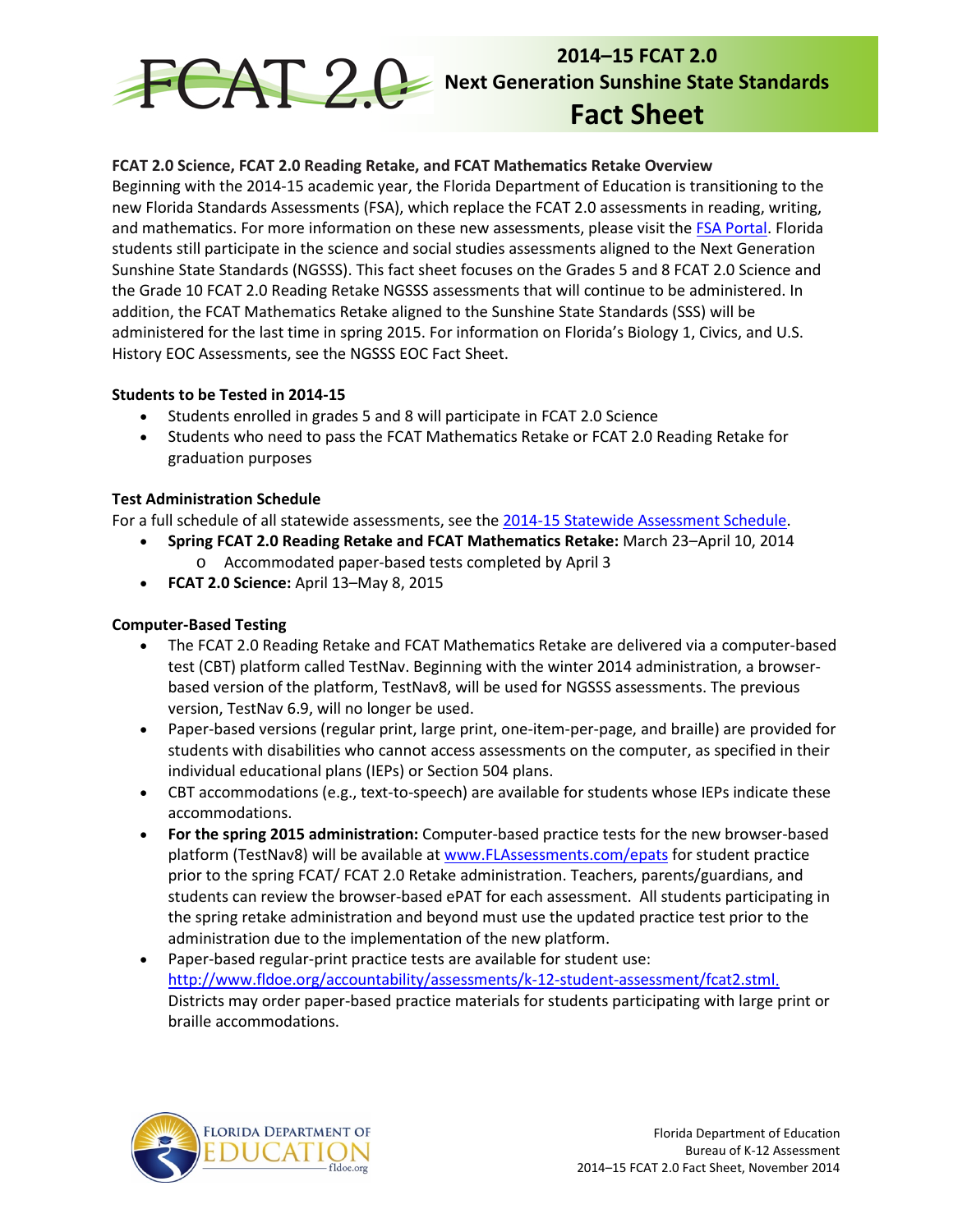2

# **Test Administration Information**

Information regarding the number of items and content areas of each FCAT 2.0 assessment can be found in the [Test Design Summary.](http://www.fldoe.org/core/fileparse.php/3/urlt/designsummary.pdf)

- FCAT 2.0 Science
	- o Grades 5 and 8 FCAT 2.0 Science will be administered in two 80-minute sessions with a break in the middle of each session. Grade 5 sessions are administered over two days. Grade 8 sessions are administered on the same day.
	- o Students in grade 8 will receive a hand-held, four-function calculator and a Periodic Table of the Elements for use during the FCAT 2.0 Science sessions.
- FCAT 2.0 Reading Retake
	- o The FCAT 2.0 Reading Retake will be administered in two sessions over two days. Students have up to half of a typical school day to complete each session.
	- o FCAT 2.0 Reading consists of multiple-choice items only.
	- o Students taking a CBT Reading assessment will receive a worksheet for taking notes.
- FCAT Mathematics Retake
	- o The FCAT Mathematics Retake will be administered in one day. Students have up to the length of a typical school day to complete the test.
	- o The FCAT Mathematics Retake consists of multiple-choice and gridded-response items.
	- o Students will receive a four-page work folder and a reference sheet. A four-function calculator is available in the CBT platform.
	- o The [Test Design Summary](http://www.fldoe.org/core/fileparse.php/3/urlt/1112designsummary.pdf) provides more details on the FCAT Mathematics Retake.

## **Scoring and Reporting**

- FCAT 2.0 Reading and Science results will be reported using the following three measures:
	- o **Scale Scores—**The FCAT 2.0 Reading score scales range from 140–302, and the FCAT 2.0 Science score scales range from 140–260 for both grades 5 and 8. The FCAT Mathematics Retake score scale ranges from 100–500.
	- o **Content Area Scores**―Content area scores are reported as the actual number of points earned out of the number of points possible for each reporting category. The number of points earned is the number of questions a student answered correctly. Reporting categories represent groups of similar skills, or benchmarks, which are assessed within each grade level and subject area. The state mean for each reporting category is also provided to allow for comparisons to average performance statewide.
	- o **Achievement Levels―**The success a student has achieved with the NGSSS assessed by FCAT 2.0 Science and FCAT 2.0 Reading is described by Achievement Levels that range from 1 (lowest) to 5 (highest). Level 3 indicates satisfactory performance. Table 1 provides the scale score range for each FCAT 2.0 Science Achievement Level, and Table 2 provides the scale score range for each FCAT 2.0 Reading Achievement Level. Table 3 displays the Achievement Levels and passing score for FCAT Mathematics. The passing score for FCAT Mathematics is a scale score of 300, which is in Achievement Level 2.